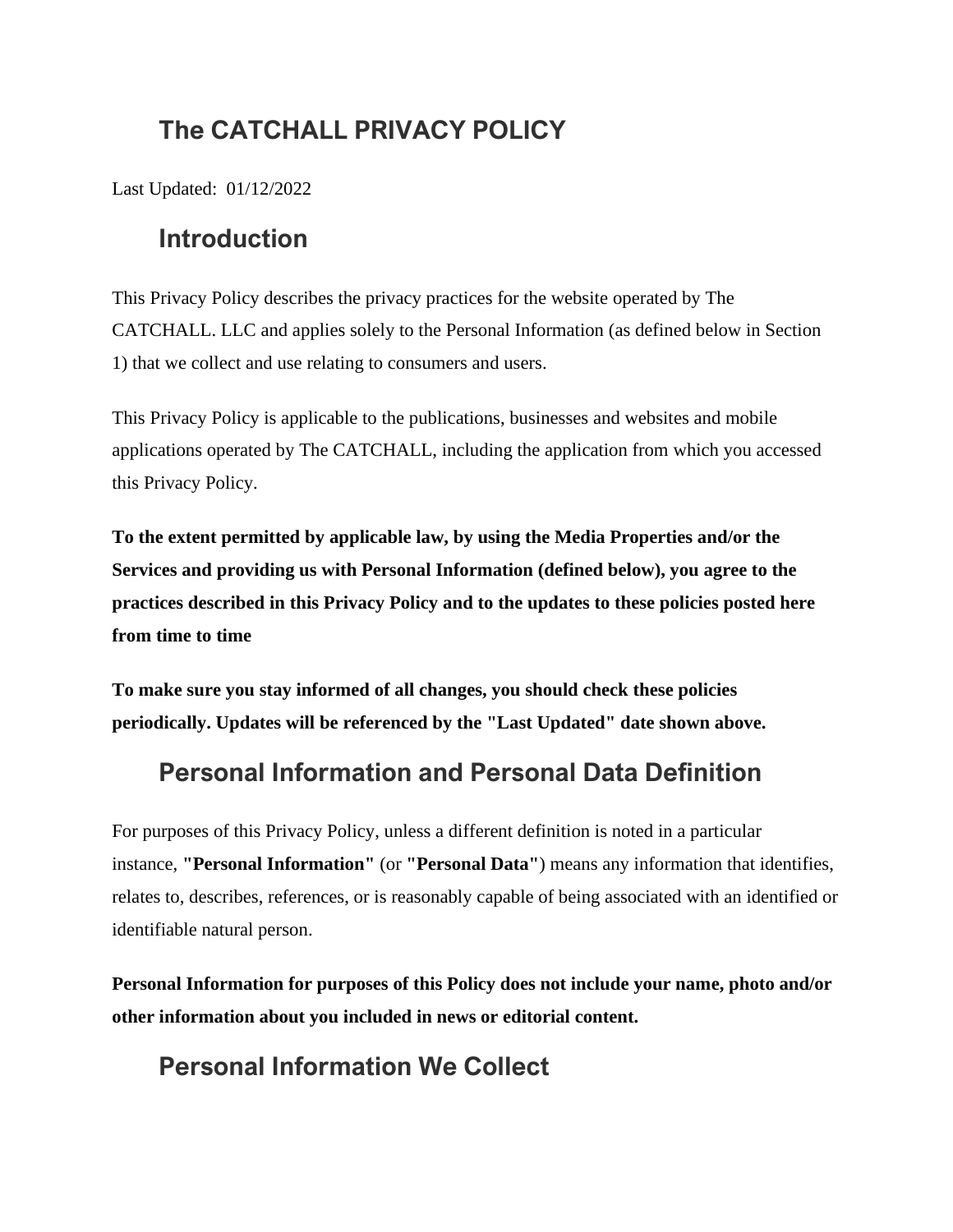#### **Personal Information You Provide to Us**

In using our Media Properties or Services, you may provide us with Personal Information, which may include (the examples provided are illustrative and not intended to be exhaustive):

- Contact information such as name, email address, postal address and telephone number(s);
- Account information and log in credentials, including unique identifiers such as username and password;
- Payment and transaction information including credit or bank card information;
- Photos: and
- Any additional information that we describe to you, when we collect your data with your consent.

# **Do We Use "Cookies"?**

Yes. Cookies, SDKs, tracking pixels and similar technologies are small files that a website or mobile application stores on your device that recognizes the user's browser or device and captures and remembers certain information.

In general, we and our third-party providers, use these technologies to optimize the functionality of the Media Properties, to help us understand how the Media Properties are used and to provide users with interest-based content.

# **Third Party Links**

Our Media Properties or Services may contain links to other websites, applications or services that are not owned or controlled by us, including links to social media platforms, or may redirect you off our Media Property or away from our Services to other locations for information or other services. This Privacy Policy only applies to information collected by our Media Properties and Services. We are not responsible for the privacy and security practices of other websites, applications or social media platforms or the information they may collect (which may include IP address or device identifiers). You should refer to such third parties' privacy policies on their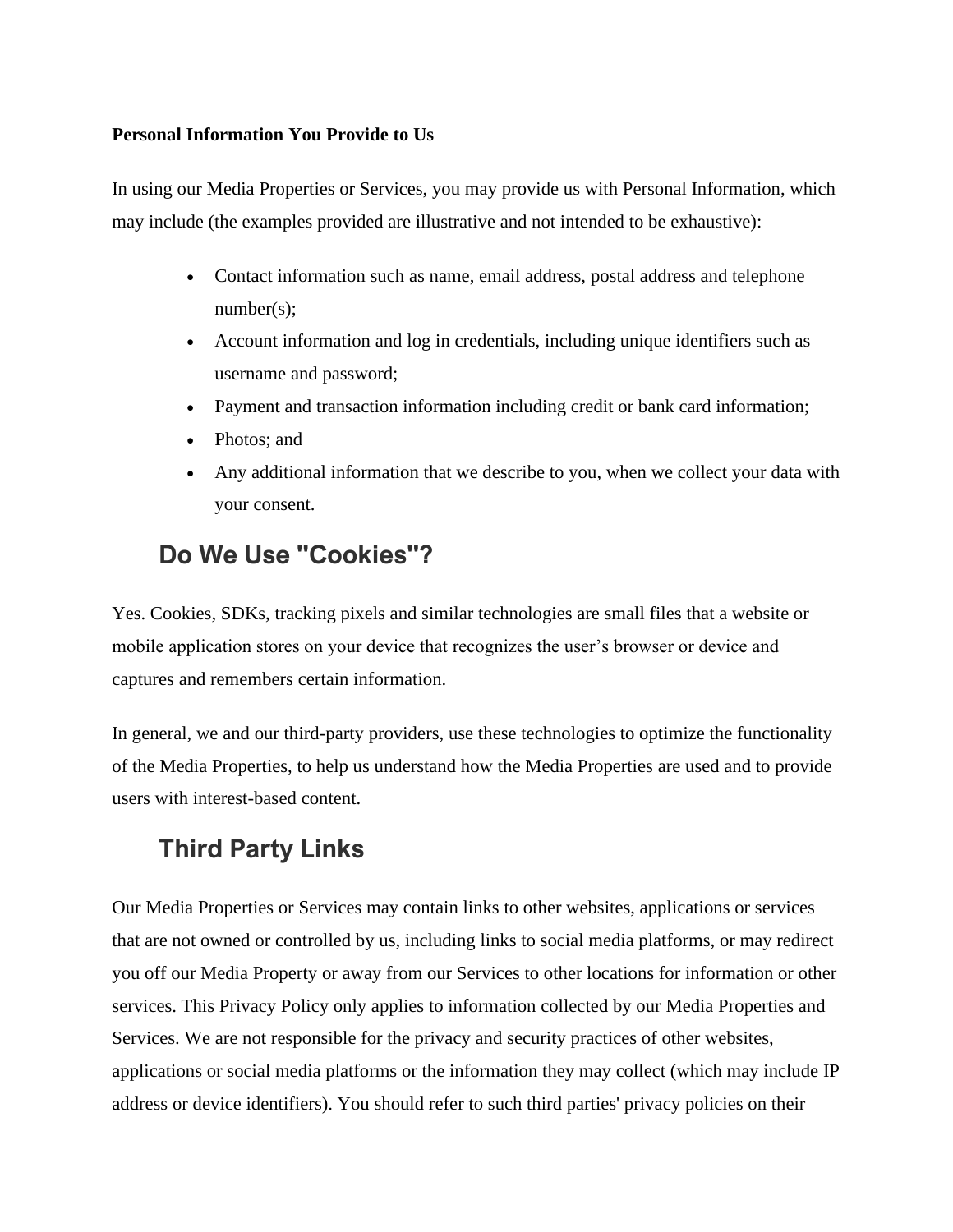sites to determine their respective privacy practices. Links to any other websites, applications, social media platform or content do not constitute or imply an endorsement or recommendation by us of the linked website, application, social media platform, and/or content.

#### **Security**

We use commercially reasonable procedures and various technical, administrative and physical safeguards to help protect the confidentiality of your Personal Information. However, you should assume that no data transmitted over the Internet or stored or maintained by us or our third-party service providers can be 100% secure. Therefore, although we believe the measures implemented by us reduce the likelihood of security problems to a level appropriate to the type of data involved, we do not promise or guarantee, and you should not expect, that your Personal Information or private communications will always remain private or secure. We do not guarantee that your Personal Information will not be misused by third parties. We are not responsible for the circumvention of any privacy settings or security features.

If you believe that your Personal Information has been accessed or acquired by an unauthorized person, please promptly [Contact Us](https://cm.usatoday.com/privacy#otnotice-section-4b7267ae-594a-4dff-b734-da7fe351004f) so that necessary measures can quickly be taken.

# **Accessing, Correcting, Or Deleting Your Personal Information**

As required by applicable laws, and subject to any permitted exceptions and limitations, we will comply with any verified consumer request you submit with respect to your Personal Information. Please submit a verifiable consumer request to us by email at, info@thecatchallaz.com

# **Legitimate Interests**

"Legitimate interests" means the interests of our company in conducting and managing our organization. For example, and without limitation, we have a legitimate interest in processing your Personal Data to analyze how the Media Property and our products and Services are being used, to administer our contractual relationships, fulfil legal obligations, process employee data,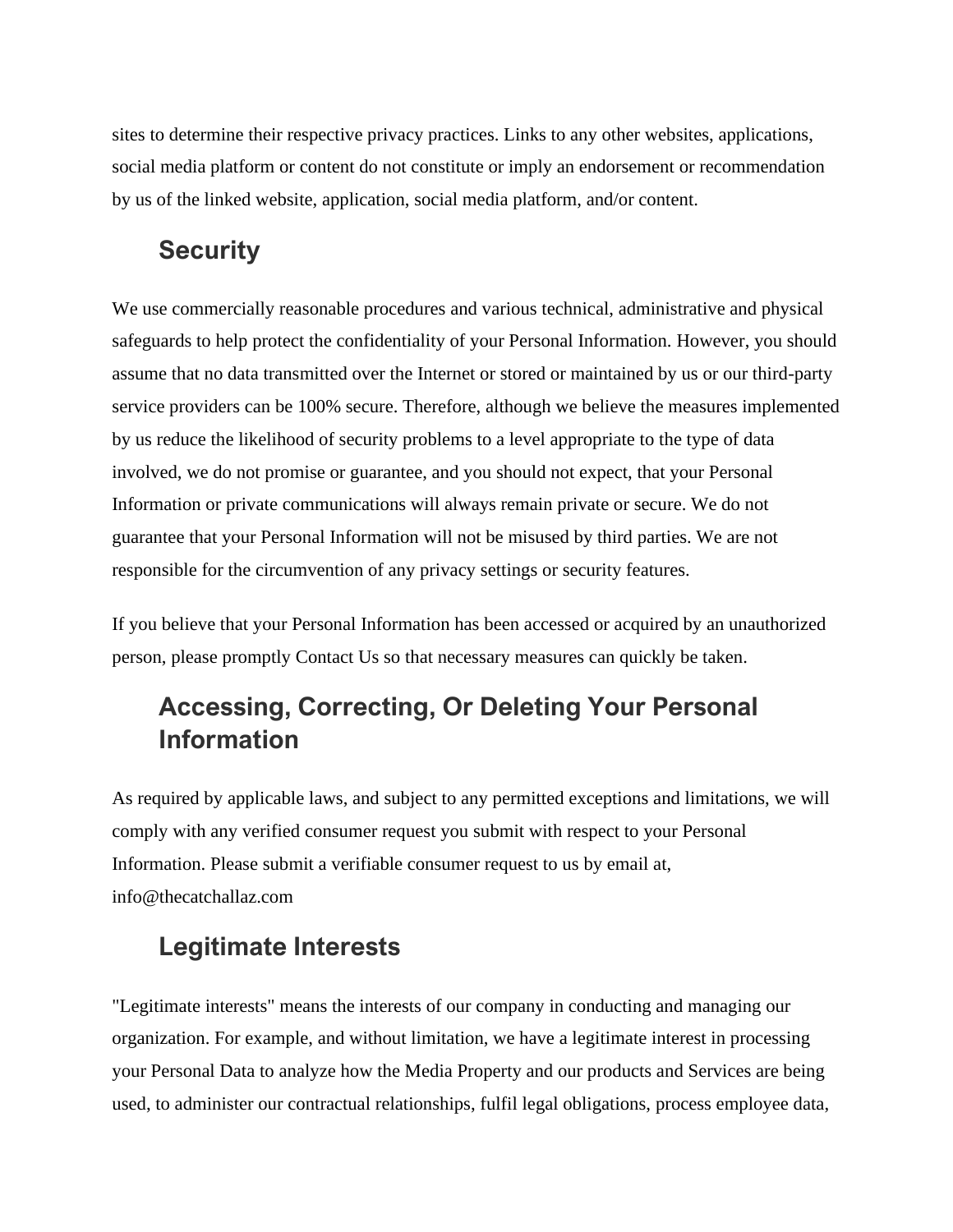prevent fraud or criminal activity or misuse of our products or services, ensure the security of our IT systems, architecture and networks, and meet our corporate and social responsibility objectives, and/or effectively and efficiently operate our business and provide you with the services offered through our Services, as described in this Privacy Policy. When we process your Personal Data for our legitimate interests, we make sure to consider and balance any potential impact on you, and your rights under data protection laws. Our legitimate interests do not automatically override your interests. We will not use your Personal Data for activities where our interests are overridden by the impact on you, unless we have your consent or those activities are otherwise required or permitted to by law. You have the right to object to processing that is based on our legitimate interests.

### **Data Transfers**

The CATCAHLL is based in the United States, and we use service providers based in the United States to operate our business and our relationship with you. When you use our Site and the Services, you acknowledge that your Personal Data may be transmitted, stored, processed by us and our service providers' servers in the United States to provide you with the services that you requested, administer our contract with you or to respond to your requests as described in this Privacy Policy. The United States may have data protection laws less stringent than or otherwise different from the laws in effect in the country in which you are located. We endeavor to apply suitable safeguards to protect the privacy and security of your Personal Data and to use it only consistent with your relationship with us and the practices described in this Privacy Policy. We also enter into data processing agreements and model clauses with vendors as appropriate.

### **Data Retention**

We will keep your Personal Data only for as long as is reasonably necessary for the purposes outlined in this Privacy Policy based on the context in which you provided it, or for the duration required by law, whichever is the longer.

## **Children's On-Line Privacy Information**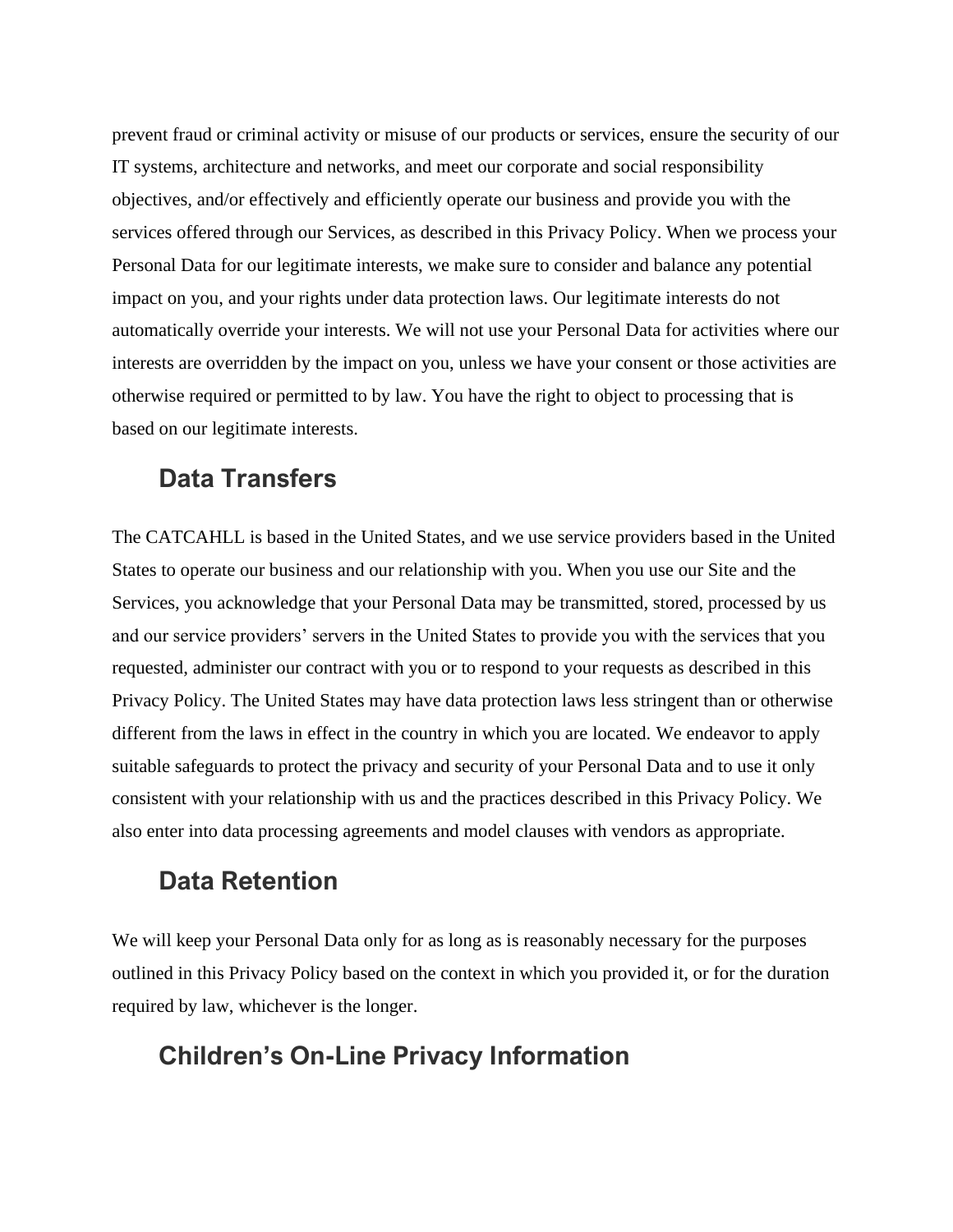In general, the Media Properties and Services are not intended for use by children under the age of 13, or 16 where applicable. In cases where certain Media Properties or Services are intended for use by children under the age of 13 (or 16 where applicable), we will post appropriate notices and take steps as required by applicable law to safeguard children's data. In addition, we do not knowingly collect Personal Information from children under the age of 13 (or 16 where applicable) through form submissions on our Media Properties or Services, although certain third party sites that we link to may do so. These third-party sites have their own terms of use and privacy policies and we encourage parents and legal guardians to monitor their children's Internet usage and to help enforce our Privacy Policy by instructing their children to never provide information on our Media Properties without their permission.

Involvement of parents: In accordance with the provisions of the Children's Online Privacy Act, in the event that we do begin collecting any Personal Information or data from children under the age of 13 (or 16 where applicable), we will notify parents first, and will seek parental or guardian consent to collect, use and/or disclose certain Personal Information from children under the age of 13, or 16 where applicable. A parent may review and have deleted their child's Personal Information, and may refuse to permit further collection or use of their child's information by contacting us as noted at the end of this Privacy Policy. Parents may consent to our collection and use of their child's Personal Information without consenting to the disclosure of that information to others.

If you have reason to believe that a child under the age of 13 (or 16) has provided Personal Information, Contact Us with sufficient detail to enable us to delete that information from our databases.

### **Accessibility**

**Please Contact Us if you experience any difficulty in accessing any part of this Website or this Policy.**